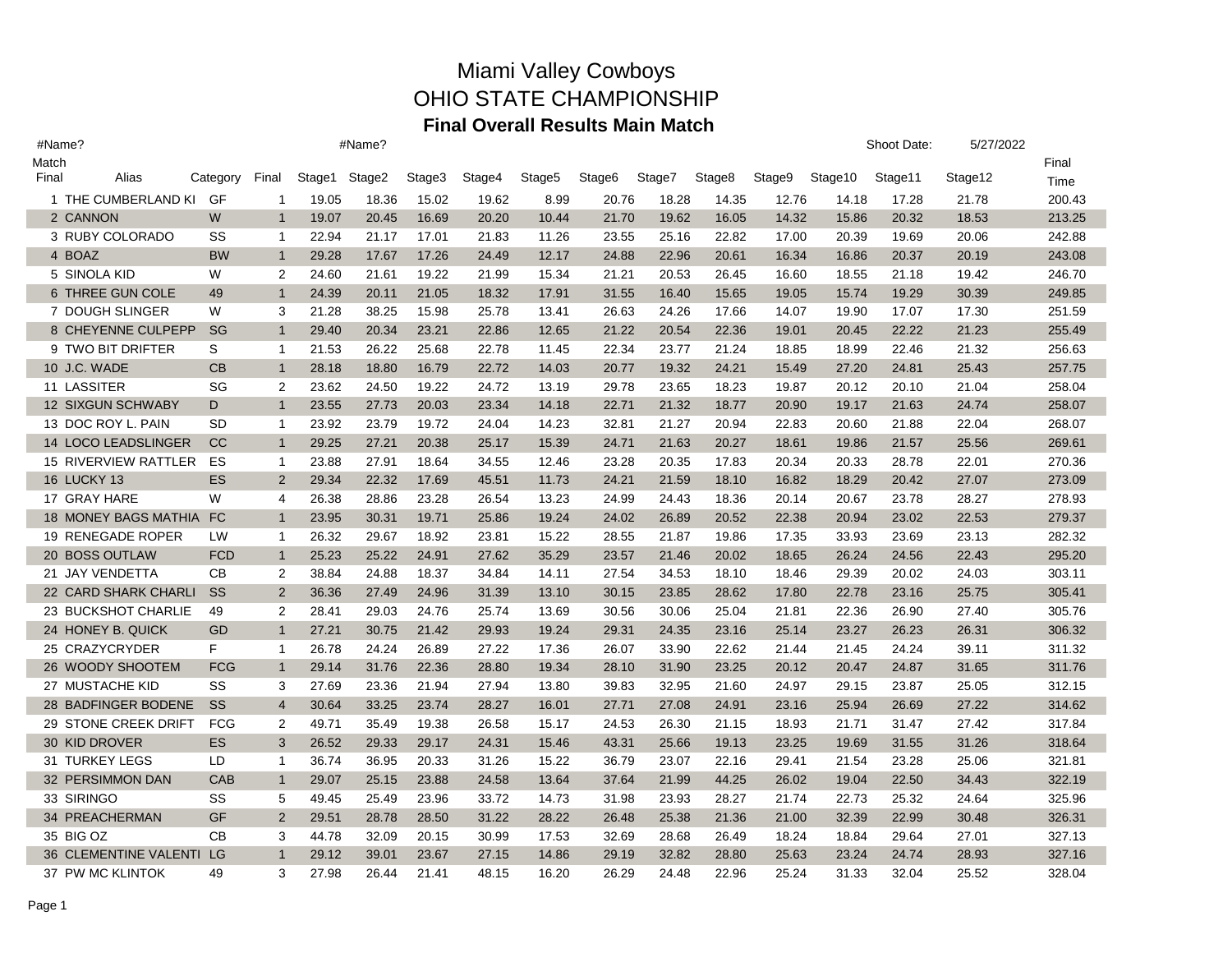| #Name? |                           |               |                |        | #Name? |        |        |        |                    |        |        |        |         | Shoot Date: | 5/27/2022 |        |
|--------|---------------------------|---------------|----------------|--------|--------|--------|--------|--------|--------------------|--------|--------|--------|---------|-------------|-----------|--------|
| Match  |                           |               |                |        |        |        |        |        |                    |        |        |        |         |             |           | Final  |
| Final  | Alias                     | Category      | Final          | Stage1 | Stage2 | Stage3 | Stage4 | Stage5 | Stage <sub>6</sub> | Stage7 | Stage8 | Stage9 | Stage10 | Stage11     | Stage12   | Time   |
|        | 38 SHILOH RED             | <b>SD</b>     | $\overline{2}$ | 41.57  | 23.95  | 27.54  | 35.59  | 20.42  | 52.09              | 23.67  | 18.73  | 18.27  | 19.38   | 23.36       | 24.53     | 329.10 |
|        | 39 JOHNNY LONGPANTS       | FCG           | 3              | 27.74  | 30.15  | 31.09  | 29.44  | 18.47  | 27.59              | 26.44  | 23.13  | 25.26  | 33.65   | 33.50       | 23.95     | 330.41 |
|        | 40 BIG SIX HENDEERSON CC  |               | 2              | 34.79  | 34.52  | 26.01  | 28.83  | 18.16  | 35.76              | 25.57  | 26.52  | 24.73  | 23.33   | 28.23       | 27.86     | 334.31 |
|        | 41 SARGE                  | SG            | 3              | 28.73  | 35.30  | 26.17  | 29.21  | 15.99  | 26.93              | 25.16  | 44.54  | 21.14  | 23.26   | 32.42       | 28.76     | 337.61 |
|        | 42 DEADHAND               | <b>CB</b>     | $\overline{4}$ | 40.47  | 55.98  | 21.62  | 35.38  | 13.27  | 29.68              | 24.23  | 20.74  | 21.51  | 23.41   | 27.12       | 24.46     | 337.87 |
|        | 43 SMOKIN' IRON           | <b>SD</b>     | 3              | 27.90  | 28.20  | 21.37  | 29.13  | 17.54  | 27.73              | 66.76  | 24.36  | 20.24  | 21.55   | 27.52       | 26.74     | 339.04 |
|        | 44 POCONO                 | D             | 2              | 29.84  | 42.01  | 24.54  | 31.37  | 18.22  | 32.56              | 29.11  | 30.52  | 22.68  | 25.05   | 27.61       | 26.33     | 339.84 |
|        | 45 DOC EELLS              | D             | 3              | 27.49  | 43.57  | 24.13  | 29.90  | 23.15  | 29.81              | 25.54  | 22.70  | 32.66  | 24.59   | 24.99       | 31.90     | 340.43 |
|        | <b>46 BAD BRASS</b>       | <sub>CC</sub> | 3              | 32.59  | 30.89  | 24.33  | 30.86  | 21.82  | 27.86              | 28.01  | 25.90  | 26.27  | 23.67   | 32.94       | 35.69     | 340.83 |
|        | 47 BIG'UN BRUCE           | FC            | 2              | 31.33  | 42.65  | 23.91  | 34.14  | 16.78  | 28.21              | 32.01  | 25.00  | 24.68  | 23.97   | 30.99       | 27.43     | 341.10 |
|        | 48 JOE CASSIDY            | SG            | $\overline{4}$ | 32.03  | 33.94  | 24.64  | 30.81  | 23.21  | 29.06              | 35.68  | 27.50  | 22.81  | 25.52   | 30.03       | 29.80     | 345.03 |
|        | 49 BUCKAROO BUBBA         | D             | 4              | 34.49  | 38.98  | 27.97  | 31.16  | 18.01  | 30.95              | 30.16  | 27.84  | 22.60  | 26.48   | 31.17       | 29.45     | 349.26 |
|        | 50 WILD WYATT WOLF        | <b>SD</b>     | $\overline{4}$ | 36.80  | 31.49  | 26.74  | 29.57  | 17.47  | 34.24              | 41.48  | 29.34  | 21.57  | 26.86   | 30.16       | 27.24     | 352.96 |
|        | 51 COYOTE KID MIKE        | ES            | 4              | 36.55  | 41.05  | 31.53  | 29.81  | 16.28  | 34.47              | 34.22  | 24.78  | 27.25  | 28.79   | 26.93       | 26.15     | 357.81 |
|        | 52 JOHNNY SHILOH          | <b>ES</b>     | 5              | 33.46  | 35.55  | 28.01  | 34.78  | 20.29  | 32.31              | 32.13  | 27.86  | 26.82  | 29.41   | 28.41       | 29.90     | 358.93 |
|        | 53 MO BETTA               | <b>LFT</b>    | $\mathbf{1}$   | 32.04  | 39.56  | 25.29  | 34.05  | 15.81  | 35.50              | 33.19  | 25.89  | 25.46  | 25.61   | 38.27       | 35.55     | 366.22 |
|        | 54 DARBY                  | GP            | $\mathbf{1}$   | 28.99  | 37.62  | 24.13  | 31.51  | 26.70  | 26.95              | 39.78  | 31.07  | 22.37  | 24.88   | 30.70       | 42.18     | 366.88 |
|        | 55 LA PORTE LEFTY         | D             | 5              | 34.20  | 39.11  | 29.38  | 32.45  | 21.19  | 32.67              | 33.15  | 29.49  | 28.72  | 26.86   | 29.85       | 30.72     | 367.79 |
|        | 56 SNUFFY JOHN            | <b>FCG</b>    | $\overline{4}$ | 42.66  | 32.74  | 25.90  | 33.59  | 18.12  | 39.63              | 29.71  | 31.09  | 22.58  | 22.94   | 37.06       | 33.77     | 369.79 |
|        | 57 WOLVERINE REGILAT      | 49            | 4              | 43.32  | 46.04  | 27.13  | 33.66  | 29.64  | 22.93              | 24.85  | 18.00  | 33.35  | 33.12   | 24.69       | 33.47     | 370.20 |
|        | 58 BLUE EYED DRIFTER      | <b>BW</b>     | 2              | 43.78  | 33.67  | 23.04  | 30.65  | 40.26  | 29.25              | 41.30  | 25.49  | 21.64  | 23.46   | 30.85       | 32.24     | 375.63 |
|        | 59 RENO                   | S             | 2              | 31.07  | 25.23  | 23.79  | 37.08  | 23.23  | 44.27              | 31.87  | 32.20  | 35.37  | 22.67   | 33.87       | 39.13     | 379.78 |
|        | 60 LEVER ACTION LAND      | <sub>CC</sub> | $\overline{4}$ | 31.84  | 28.57  | 28.58  | 40.07  | 20.12  | 38.20              | 29.27  | 50.88  | 26.56  | 27.01   | 30.70       | 28.68     | 380.48 |
|        | 61 LIGHTNING BILL CARS BW |               | 3              | 36.20  | 34.70  | 24.63  | 28.98  | 19.90  | 40.16              | 27.71  | 34.16  | 24.26  | 34.22   | 38.10       | 37.65     | 380.67 |
|        | 62 DRY FIRE               | GP            | 2              | 29.88  | 38.20  | 24.47  | 42.15  | 24.86  | 28.35              | 26.64  | 25.48  | 34.07  | 24.29   | 32.86       | 50.20     | 381.45 |
|        | 63 J BIRD REGULATOR       | BB            | $\mathbf{1}$   | 37.00  | 44.17  | 31.06  | 42.64  | 21.71  | 28.66              | 31.41  | 33.51  | 21.10  | 24.12   | 30.96       | 35.94     | 382.28 |
|        | 64 BLASTIN'BRAD           | 49            | 5              | 83.60  | 40.73  | 26.91  | 29.01  | 16.06  | 29.00              | 24.40  | 22.02  | 34.71  | 24.29   | 27.22       | 27.64     | 385.59 |
|        | 65 PAPARAZZI PAHL         | 49            | 6              | 36.17  | 41.59  | 25.65  | 37.80  | 23.86  | 48.24              | 30.30  | 35.17  | 23.08  | 32.05   | 30.23       | 28.24     | 392.38 |
|        | 66 CHANCE COOPER          | CAB           | 2              | 34.35  | 42.68  | 25.69  | 35.68  | 26.42  | 29.78              | 40.68  | 30.95  | 28.86  | 42.01   | 29.28       | 28.83     | 395.21 |
|        | 67 NITRO JOE              | 49            | $\overline{7}$ | 41.82  | 34.12  | 26.79  | 48.31  | 22.55  | 38.59              | 36.28  | 26.57  | 24.01  | 30.09   | 39.96       | 28.01     | 397.10 |
|        | 68 SHELBY KID             | S             | 3              | 51.36  | 49.80  | 23.39  | 38.58  | 14.94  | 30.73              | 30.93  | 33.71  | 23.26  | 43.71   | 30.36       | 26.36     | 397.13 |
|        | 69 PINKY BUSCADERO        | LB            | $\mathbf{1}$   | 43.43  | 39.66  | 28.83  | 38.45  | 19.17  | 36.91              | 32.68  | 28.99  | 34.36  | 31.68   | 31.16       | 33.45     | 398.77 |
|        | 70 MAX MONTANA            | <b>OL</b>     | $\mathbf{1}$   | 45.47  | 41.63  | 34.24  | 32.77  | 26.88  | 48.57              | 31.91  | 22.51  | 24.16  | 22.11   | 41.66       | 29.84     | 401.75 |
|        | 71 CRAZY MINGO            | <b>FC</b>     | 3              | 35.88  | 38.57  | 26.87  | 33.38  | 20.60  | 34.76              | 30.50  | 35.55  | 25.31  | 28.90   | 40.46       | 51.21     | 401.99 |
|        | 72 ANGIE OAKLEY           | LG            | 2              | 36.26  | 32.54  | 22.91  | 46.51  | 25.53  | 50.23              | 36.69  | 31.72  | 22.06  | 30.33   | 41.93       | 25.35     | 402.06 |
|        | 73 CRABBY HAYES           | ES            | 6              | 30.89  | 46.78  | 25.09  | 29.80  | 30.51  | 31.31              | 28.25  | 26.89  | 39.32  | 32.49   | 37.11       | 45.93     | 404.37 |
|        | 74 LARAMIE LEADSLINGE SS  |               | 6              | 40.09  | 46.70  | 29.49  | 35.48  | 21.35  | 32.83              | 30.38  | 33.30  | 28.48  | 30.87   | 34.16       | 42.09     | 405.22 |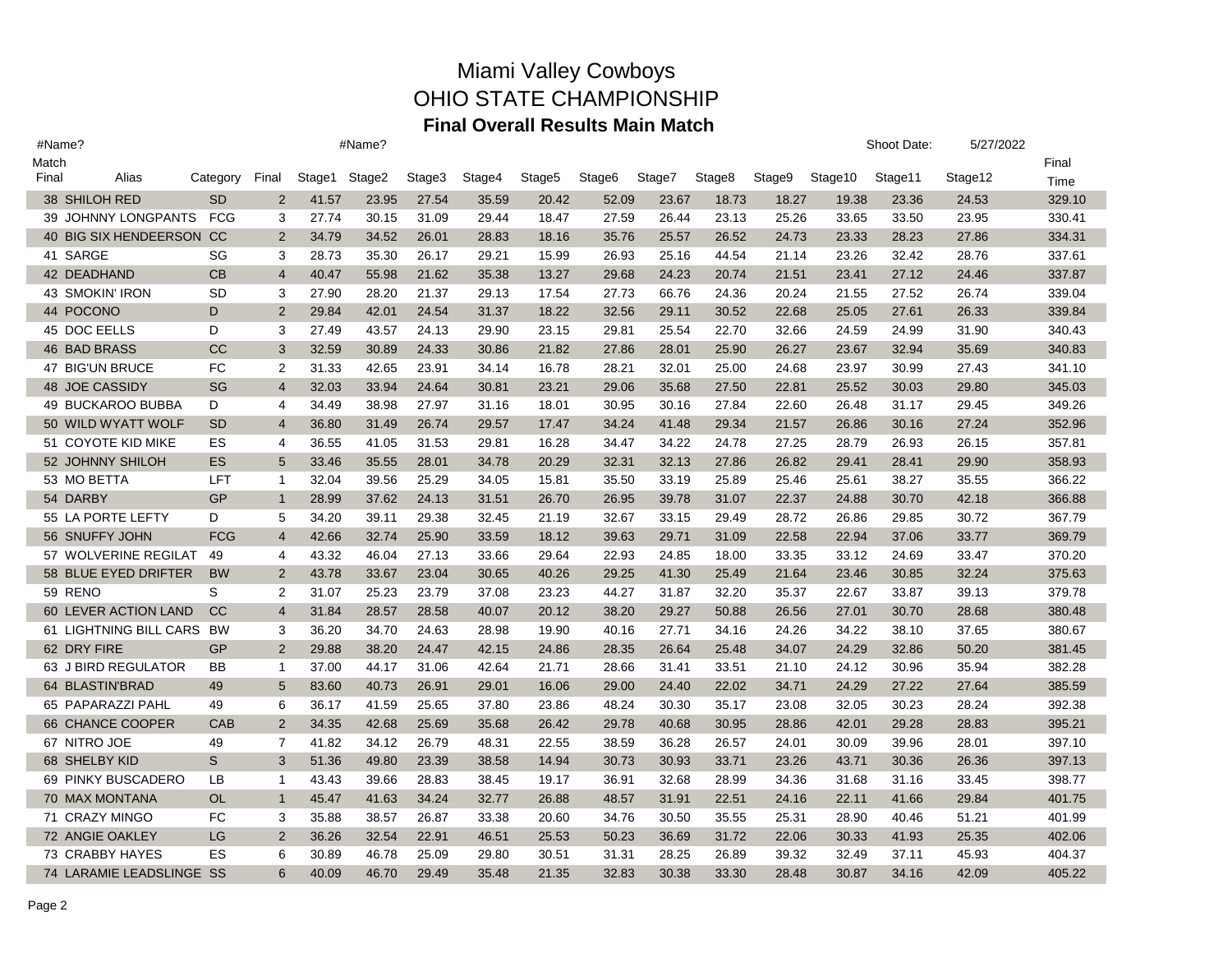| #Name? |                          | #Name?     |                |               |       |        |        |        |                    |        |        |        |         | Shoot Date: | 5/27/2022 |        |
|--------|--------------------------|------------|----------------|---------------|-------|--------|--------|--------|--------------------|--------|--------|--------|---------|-------------|-----------|--------|
| Match  |                          |            |                |               |       |        |        |        |                    |        |        |        |         |             |           | Final  |
| Final  | Alias                    | Category   | Final          | Stage1 Stage2 |       | Stage3 | Stage4 | Stage5 | Stage <sub>6</sub> | Stage7 | Stage8 | Stage9 | Stage10 | Stage11     | Stage12   | Time   |
|        | 75 MEAN GUN MARK         | OL         | 2              | 42.78         | 39.80 | 24.38  | 36.20  | 46.65  | 37.93              | 23.27  | 50.54  | 24.72  | 24.49   | 27.48       | 28.54     | 406.78 |
|        | <b>76 BUFFALO DICK</b>   | <b>FCD</b> | 2              | 38.52         | 35.52 | 32.55  | 38.96  | 21.48  | 36.72              | 37.40  | 31.56  | 29.07  | 30.58   | 36.41       | 38.10     | 406.87 |
|        | 77 COLT PERSNICKITY      | 49         | 8              | 34.12         | 38.57 | 31.12  | 44.79  | 22.85  | 33.34              | 29.79  | 28.61  | 42.08  | 42.48   | 30.75       | 31.38     | 409.88 |
|        | 78 RUGER RAY             | <b>PR</b>  | $\mathbf{1}$   | 42.82         | 38.85 | 30.12  | 35.73  | 20.55  | 37.07              | 43.06  | 29.09  | 26.63  | 30.58   | 36.75       | 50.80     | 422.05 |
|        | 79 VIX-N                 | <b>LB</b>  | $\overline{2}$ | 44.53         | 40.91 | 34.98  | 38.80  | 22.26  | 51.40              | 31.43  | 32.04  | 29.28  | 27.65   | 31.41       | 37.70     | 422.39 |
|        | <b>80 ITCHTY TRIGGER</b> | 49         | 9              | 46.96         | 44.20 | 27.36  | 35.75  | 19.29  | 45.04              | 34.57  | 37.85  | 26.19  | 31.91   | 38.29       | 36.88     | 424.29 |
|        | 81 FLETCH                | CAB        | 3              | 38.16         | 38.85 | 29.53  | 49.98  | 24.97  | 50.13              | 34.69  | 31.46  | 32.41  | 28.32   | 30.72       | 36.62     | 425.84 |
|        | 82 BO DARLIN             | <b>LS</b>  | $\mathbf{1}$   | 51.26         | 39.27 | 30.88  | 40.51  | 19.59  | 58.79              | 46.16  | 24.98  | 28.77  | 28.08   | 31.24       | 30.90     | 430.43 |
|        | 83 DIGGER                | <b>PR</b>  | $\overline{2}$ | 42.56         | 33.30 | 31.07  | 32.57  | 25.35  | 39.92              | 49.01  | 32.11  | 35.63  | 31.18   | 38.94       | 39.75     | 431.39 |
|        | 84 SASSY SOUTHPAW        | LS         | $\overline{2}$ | 38.80         | 34.86 | 30.91  | 40.65  | 24.92  | 36.19              | 41.91  | 29.32  | 38.63  | 34.44   | 32.92       | 49.39     | 432.94 |
|        | 85 TWO RIG A TONY        | CAB        | 4              | 25.43         | 29.28 | 19.69  | 31.25  | 14.03  | 24.53              | 22.05  | 60.88  | 19.77  | 150.00  | 21.54       | 25.17     | 443.62 |
|        | 86 BROKE KNEE DAN        | <b>ES</b>  | $\overline{7}$ | 42.05         | 37.79 | 43.84  | 31.45  | 60.76  | 40.47              | 30.67  | 28.88  | 27.47  | 30.77   | 40.10       | 31.44     | 445.69 |
|        | 87 RIGHT AGAIN DAD       | CВ         | 5              | 41.65         | 62.53 | 27.59  | 40.27  | 23.69  | 32.75              | 27.98  | 45.08  | 51.93  | 29.02   | 33.19       | 32.43     | 448.11 |
|        | <b>88 CAYENNE KAY</b>    | CCG        | $\mathbf{1}$   | 43.39         | 40.82 | 33.37  | 38.25  | 25.40  | 48.97              | 38.55  | 37.62  | 34.75  | 33.22   | 39.22       | 38.34     | 451.90 |
|        | 89 LAINEY MAE            | LSS        | $\mathbf{1}$   | 48.18         | 47.79 | 36.43  | 38.80  | 22.50  | 42.09              | 39.21  | 35.00  | 29.74  | 33.41   | 36.45       | 42.57     | 452.17 |
|        | 90 ROPE BURN WRIGHT      | CB         | 6              | 43.33         | 51.42 | 35.49  | 43.48  | 23.71  | 37.76              | 37.20  | 34.04  | 33.91  | 36.89   | 41.26       | 40.25     | 458.74 |
|        | 91 MOOSETRACKS           | SD         | 5              | 40.58         | 42.81 | 33.82  | 43.08  | 40.45  | 45.66              | 48.78  | 33.00  | 30.25  | 31.55   | 34.23       | 35.90     | 460.11 |
|        | 92 7 MILE TOM            | <b>SD</b>  | 6              | 40.11         | 46.38 | 30.90  | 36.34  | 31.02  | 40.14              | 42.07  | 46.07  | 44.89  | 29.67   | 43.96       | 33.18     | 464.73 |
|        | 93 HONEY BUNNY           | L49        | $\mathbf{1}$   | 42.57         | 42.66 | 31.27  | 41.19  | 20.44  | 45.81              | 39.22  | 43.41  | 30.28  | 36.94   | 50.34       | 41.95     | 466.08 |
|        | 94 LARKIN SKAGGS         | <b>BW</b>  | $\overline{4}$ | 53.16         | 38.82 | 39.11  | 55.19  | 21.76  | 45.98              | 36.42  | 34.02  | 31.88  | 35.71   | 39.75       | 37.23     | 469.03 |
|        | 95 JOHN RICHARD IRONT S  |            | 4              | 34.13         | 39.21 | 26.56  | 36.49  | 91.44  | 31.19              | 49.85  | 49.11  | 23.17  | 26.71   | 29.70       | 36.33     | 473.89 |
|        | 96 LONG BARREL CHERY L49 |            | $\overline{2}$ | 40.67         | 58.11 | 38.81  | 51.61  | 21.58  | 38.49              | 43.47  | 34.54  | 36.45  | 34.79   | 41.76       | 44.15     | 484.43 |
|        | 97 SLOW POKE SMITH       | F          | 2              | 40.93         | 50.57 | 43.68  | 42.84  | 27.32  | 41.03              | 47.36  | 37.17  | 32.64  | 38.75   | 43.48       | 39.78     | 485.55 |
|        | 98 BROKE N' WEST         | <b>ES</b>  | 8              | 39.56         | 42.64 | 33.16  | 47.08  | 28.96  | 71.76              | 38.93  | 32.70  | 34.06  | 37.56   | 37.71       | 51.55     | 495.67 |
|        | 99 MICHELE MAYHEM        | L49        | 3              | 39.08         | 53.68 | 60.91  | 40.14  | 22.42  | 46.60              | 50.53  | 34.11  | 35.67  | 41.91   | 36.41       | 36.19     | 497.65 |
|        | 100 DEATHWIND            | <b>ES</b>  | 9              | 51.88         | 39.22 | 31.58  | 44.92  | 39.94  | 52.21              | 54.11  | 33.88  | 35.05  | 41.11   | 41.26       | 36.95     | 502.11 |
|        | 101 CHICA                | GD         | 2              | 47.88         | 62.06 | 31.84  | 44.76  | 21.86  | 50.59              | 39.80  | 32.83  | 32.26  | 35.17   | 63.34       | 42.79     | 505.18 |
|        | 102 WILBUR GREEN REXR ES |            | 10             | 45.39         | 50.11 | 42.06  | 46.34  | 23.46  | 41.50              | 38.40  | 36.46  | 43.87  | 44.32   | 54.66       | 42.60     | 509.17 |
|        | 103 JACE THE ACE         | BB         | $\overline{2}$ | 50.25         | 41.81 | 95.12  | 41.55  | 37.51  | 35.97              | 35.42  | 33.83  | 29.80  | 38.65   | 38.26       | 33.24     | 511.41 |
|        | 104 SEW CANTINA          | <b>LW</b>  | 2              | 53.81         | 57.65 | 33.85  | 44.61  | 29.92  | 49.53              | 43.15  | 37.84  | 37.29  | 39.33   | 52.97       | 40.52     | 520.47 |
|        | 105 CALAMITEE            | LG         | 3              | 41.24         | 48.25 | 38.05  | 46.51  | 37.70  | 39.57              | 61.92  | 40.90  | 34.17  | 35.69   | 68.19       | 39.84     | 532.03 |
|        | 106 STEEL RIDER          | <b>SD</b>  | $\overline{7}$ | 49.00         | 37.18 | 28.54  | 40.98  | 21.94  | 150.00             | 29.77  | 40.50  | 27.28  | 31.99   | 32.50       | 45.92     | 535.60 |
|        | 107 J.R. HAMMER          | CAB        | 5              | 38.56         | 52.09 | 24.73  | 42.86  | 18.67  | 46.23              | 150.00 | 26.51  | 25.19  | 34.69   | 34.16       | 47.04     | 540.73 |
|        | 108 DUKE HUNTER          | 49         | 10             | 48.92         | 44.60 | 41.77  | 69.35  | 27.00  | 55.88              | 40.29  | 40.46  | 38.40  | 45.36   | 42.28       | 46.58     | 540.89 |
|        | 109 PRAIRIE DAWG         | <b>FCD</b> | 3              | 57.43         | 51.50 | 41.57  | 58.30  | 26.52  | 46.41              | 39.49  | 41.09  | 50.52  | 46.15   | 43.66       | 46.61     | 549.25 |
|        | 110 HUNDRED X KID        | <b>OL</b>  | 3              | 66.19         | 51.73 | 38.44  | 40.35  | 33.16  | 51.96              | 37.46  | 58.64  | 58.70  | 33.73   | 47.76       | 40.40     | 558.52 |
|        | 111 MILLIE NELSON        | GD         | 3              | 53.17         | 65.43 | 45.07  | 60.73  | 32.21  | 55.69              | 42.86  | 40.28  | 36.74  | 41.12   | 41.28       | 45.42     | 560.00 |